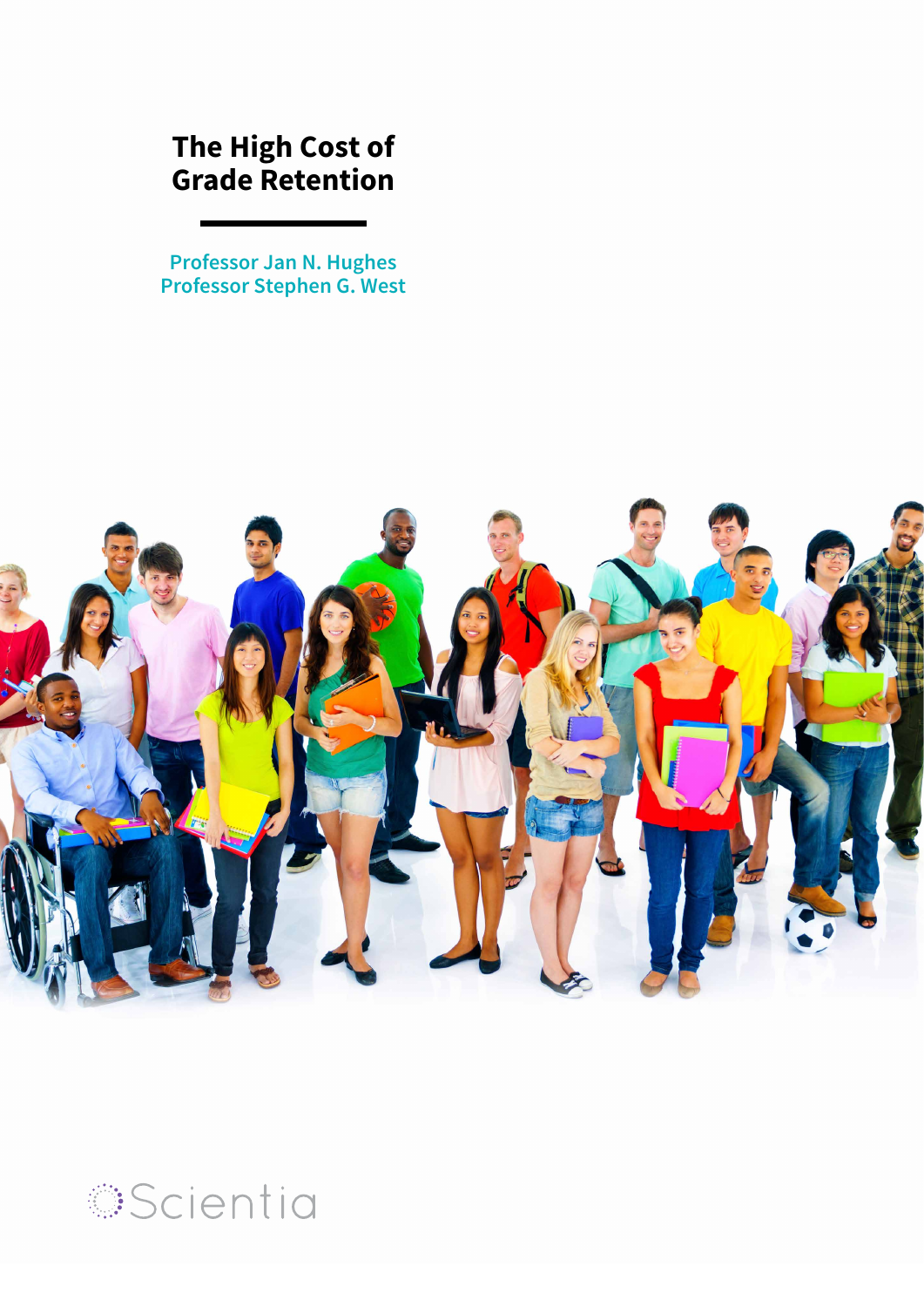## **THE HIGH COST OF GRADE RETENTION**

Holding students back a year sets them up for dropping out of school. Young adults who drop out are at higher risk for social and health problems later in life. **Professors Jan N. Hughes** and **Stephen G. West** of Texas A&M University and Arizona State University, respectively, have completed a 14-year longitudinal study of grade retention, providing the strongest evidence to date that retention in the elementary grades impairs students' odds of completing high school.

#### **The Burden of Dropping Out**

Every year, hundreds of thousands of children in the United States drop out of high school without obtaining a diploma. Dropping out of school is a major concern for educators and policymakers as it is detrimental, not only to the child, but to society at large. Adults without high school diplomas or general education development certificates (GED) frequently have lower paying jobs and are more likely to be unemployed, on government assistance, or in prison. Even when incomes are equal, high school dropouts are often in worse health than their peers with diplomas.

Dr Jan Hughes, an expert in childhood development and educational attainment and Dr Stephen West, a prominent specialist in statistical methods applied to psychological and social data, have engaged in a 14-year longitudinal study to describe factors that contribute to high school dropout.

The key factor that Drs Hughes and West have chosen to focus on in their work is the practice of grade retention or holding underperforming students back a year in the hopes of bolstering their performance and ensuring they are prepared for the more advanced materials they will encounter in the next grade up. While the practice is well intentioned, it has attracted criticism from many educational experts, as retained students often continue to struggle academically and drop out of school at a higher rate than students who are promoted.

Grade retention is a common and expensive educational intervention. In the 2015-16

academic year, nearly 38,000 students attending Texas public schools were retained in grade – they stayed in the same grade for two consecutive years. The cost of that extra year of schooling, based on the state average expenditure per student, was over \$384M. However, the highest cost of grade retention may be its negative impact on high school completion.

Research on the effects of grade retention on educational attainment has been ongoing for decades; yet strong empirical evidence of the effects of grade retention – especially on long-term educational attainment – has been lacking. The primary problem in prior research is a failure to provide unambiguous evidence that grade retention is the *cause* of subsequent academic performance, rather than merely a marker of pre-existing differences between students who are subsequently retained and those who are promoted.

Students who are retained in grade and those who are promoted differ on a large number of factors *prior* to retention – most notably on academic performance but also on a host of other variables. Thus, differences between retained and promoted students in educational attainment at some point in the future may be due to these pre-existing differences and not to retention. Dr Hughes explains, 'the factors that increase a student's risk of being retained in grade, such as low achievement, family poverty, low cognitive competence and poor learning-related skills, also increase their risk of subsequent low achievement and dropping out of school, thus confounding the causal interpretation of grade retention effects.'







#### **Taking a Long View on Early Education**

Due to these confounding factors, in 2001, when Drs Hughes and West first embarked upon their study of the effects of grade retention, very little was known about the long-term effects of the practice, despite its common use in the United States. Understandably no parent would agree to place their child in a controlled study where children are randomly assigned to repeat a grade or to be promoted.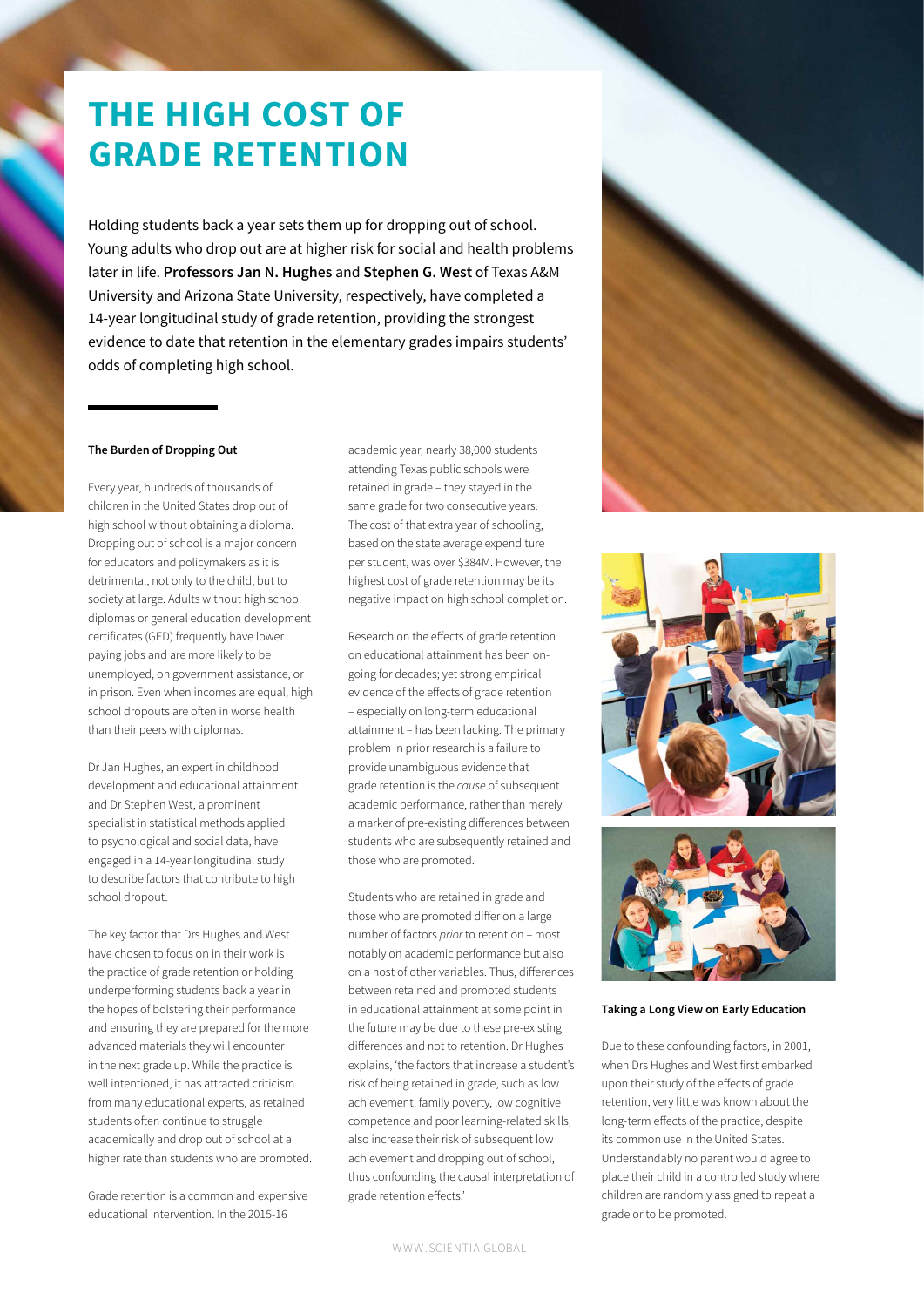**'Given the harm to students and costs to society associated with failure to obtain a high school diploma or GED, alternatives to grade retention are needed for students who struggle to meet minimum grade level competencies in the elementary grades.'**



Absent such a controlled experiment, the best approach would be to conduct a longitudinal study on a large group of first grade students, none of whom had previously been retained in first grade, and to follow these children for at least 14 years, giving students 14 years to complete grade 12 or earn a GED.

Prior to any student being retained, data covering a wide range of variables that are associated with both grade retention and future educational attainment would be obtained, and the study would use cuttingedge statistical methods to control for potential confounding variables, such as low academic achievement and socioeconomic status, thereby isolating the effects of grade retention alone.

Dr Hughes explains, 'prospective, longitudinal studies of students over the entire course of their public schooling are extremely rare. Such studies are very expensive, due to the cost of tracking students who often move out of their beginning school district and conducting annual assessments. Obtaining continuous funding for 15 years is also difficult. Yet longitudinal studies are critical to understanding the short-term and long-term impacts of students' experiences at school.' With funding awarded to Dr Hughes from the National Institute of Child Health and Human Development (NICHD) for 15 years, Drs Hughes and West set out to do just that. The pair recruited 784 academically at-risk

first grade students who were enrolled in one of three Texas school districts in the fall of 2001 or 2002. Collectively, the population of these schools was demographically similar to that of the first-grade population in Texas. Participants were selected on the basis of having scored below average on a test of literacy at the end of kindergarten and having parent consent for study participation.

Prior to any student being retained, they obtained extensive data on their academic, behavioural and social-emotional functioning from teachers, parents, and classmates through questionnaires and school records, as well as from direct testing and interviewing of the children. Importantly the team went to great lengths to follow all students for 14 years, using student identification numbers to locate families that moved to other school districts both inside and outside Texas. They tracked students' academic progress and conducted annual assessments of students' academic achievement as well as their social and behavioural adjustment.

At the end of the first 5 years of the study, elementary grade retention status was available for 734 students (93.6% of the original sample), a very low attrition rate over 5 years given the high mobility of the sample. Of these students, 256 were retained during grades 1-5 and 478 were continuously promoted. At the end of 14 years, 477 had graduated, whereas 110 had dropped out,

21 had obtained their GED, and 126 had a graduation status of unknown.

The team also amassed a wealth of data on the students' academic achievement, educational motivation, psychological adjustment, and relationships with peers and teachers. They were then able to use this information to draw broader conclusions about how grade retention affects students' academic achievement and school adjustment at various developmental stages.

#### **Systemic Failures and Hope for the Future**

Common belief has held that grade retention negatively affects the well-being of students, but Drs Hughes and West reached a more nuanced conclusion. Their yearly assessments illustrated that through grade 9 – typically age 14-15 for students promoted in the elementary grades and 15-16 for students retained in the elementary grades – students who had been held back a year in the elementary grades were just as well adjusted as their matched but promoted students. Retention had not harmed children's peer relationship, academic achievement, conduct, or educational motivation.

However, despite the appearance of no effects of early grade retention through grade 9, students who had been retained a grade during grades 1-5 were 2.67 times more likely than their continuously promoted peers to drop out rather than complete high school.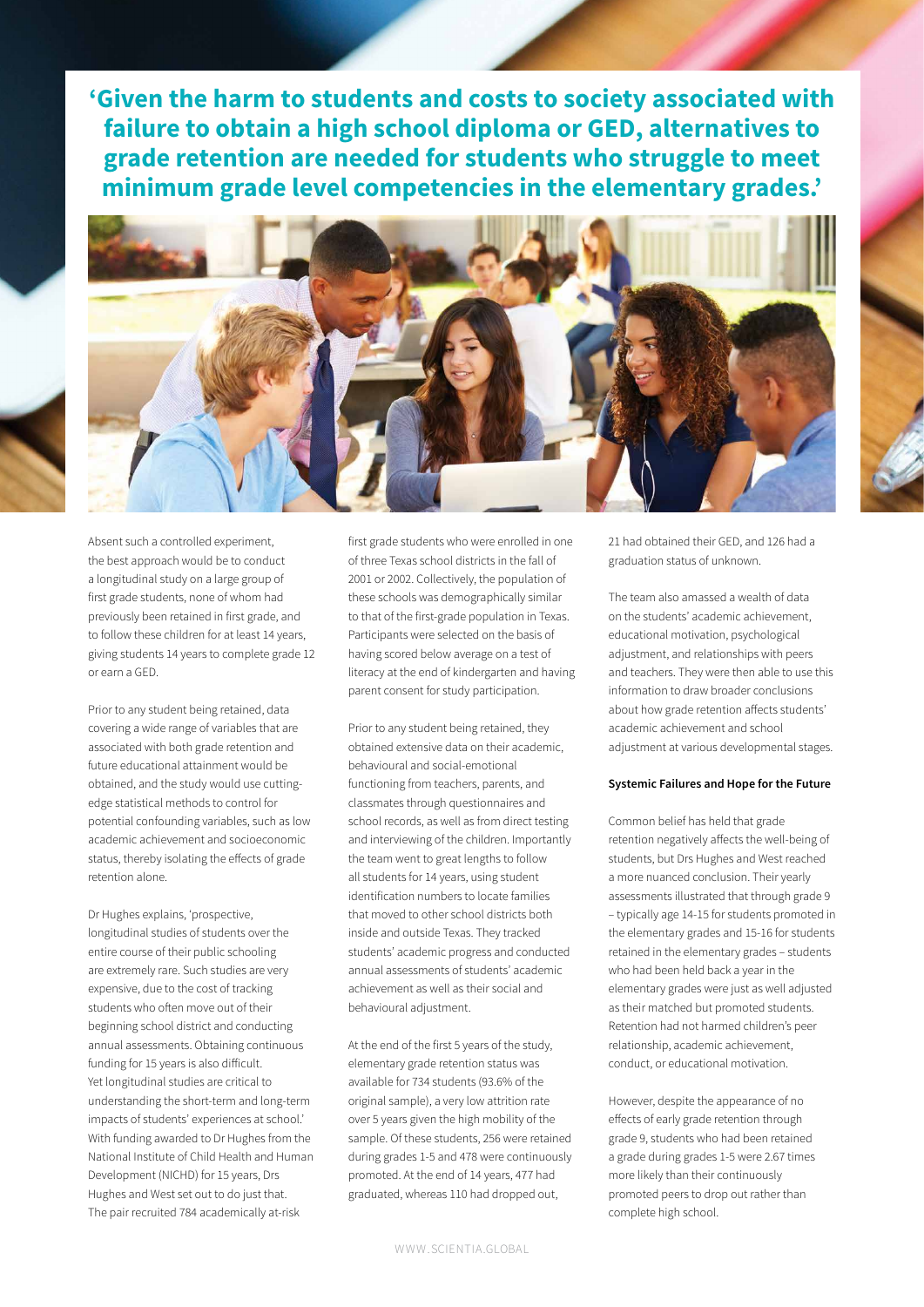

Because the study effectively removed differences between retained and promoted students on 65 relevant variables measured at baseline, prior to any student being retained, the study provides the strongest evidence to date that early grade retention is a cause of dropping out of school and not merely a correlate of baseline differences in retained and promoted students. Early grade retention did not have an effect on dropping out of school versus obtaining a GED.

One of the most concerning results is that retention has disproportionately negative effects on Black and Hispanic female students. Dr Hughes describes that, 'not only are Black and Hispanic youth more likely to experience grade retention than White youth, retention is particularly harmful to minority girls, especially Black girls, relative to White girls. Thus, retention contributes to ethnic disparities in educational attainment, especially of minority girls.'

While the team's studies indicated that retention during grades 1 through 5 had little effect up to grade 9, the transition to high school, occurring at grade 9, appears to be a critical juncture for dropping out of school. The transition to high school is difficult for many adolescents, with sharply increased academic demands, but the transition is particularly perilous for students who have previously been held back during their primary education.

Dr Hughes suggests that, 'many grade 9 students struggle to earn the credits necessary to advance to grade 10.' Yet previously retained students, in contrast to their matched but promoted peers, typically turn 16 (not 15) during or shortly after grade 9. At age 16, under certain conditions, Texas youth can work full time or leave school to pursue a GED. With 4 or 5 years till graduation and that not a certain outcome, many retained students choose to leave school when 16.

Throughout, the 14 years of the study, Dr Hughes and her team have found that a supportive relationship with teachers increases students' academic engagement and achievement. Dr Hughes summarises, 'these results suggest that policies and practices that increase academic and social supports at the critical 9th grade year could increase school graduation rates. Several comprehensive school reform efforts that focus on increased supports for entering freshmen have shown promise in increasing rates of promotion to grade 10 and

graduation.' These programs focus on smaller, more personalised learning communities for freshman students and pre-emptive support for students at risk of failing classes. They also include a more targeted curriculum for helping students catch up on course credits. Professional development for teachers that provides training for building supportive student relationships and adapting teaching plans for the needs of students in a given course are also recommended.

Dr Hughes notes, 'given the harm to students and costs to society associated with failure to obtain a high school diploma, alternatives to grade retention are needed for students who struggle to meet minimum grade level competencies in the elementary grades.' Promising are multi-tiered models of intervention, which involve a graduated series of evidence-based instruction and intervention to students who begin to fall below grade-level expectations. These intervention models include (a) universal screening for academic or social-behavioural difficulties; (b) the provision of early and intensive evidence-based interventions for students encountering difficulties; and (c) frequent progress monitoring and evaluation of interventions.

#### **The Next Phase**

Dr Hughes hopes that the data collected from this longitudinal study of an ethnically diverse sample of children from grade 1 for 14 years will live on through the work of other researchers. As such, it has been made publicly available through the National Institute of Child Health and Human Development's website. The title of the NICHD study found a[t https://dash.nichd.nih.gov/study/14412]( https://dash.nichd.nih.gov/study/14412) is, 'The Impact of Grade Retention: A Developmental Approach.' Statisticians and social scientists are invited to comb through the data, analysing it from new angles for hidden insights, relating it to their own work.

Dr Hughes describes how, 'all the data, measures, and study protocols are archived here, where other researchers can answer questions we did not address about factors that impact children's development across the public-school years.'